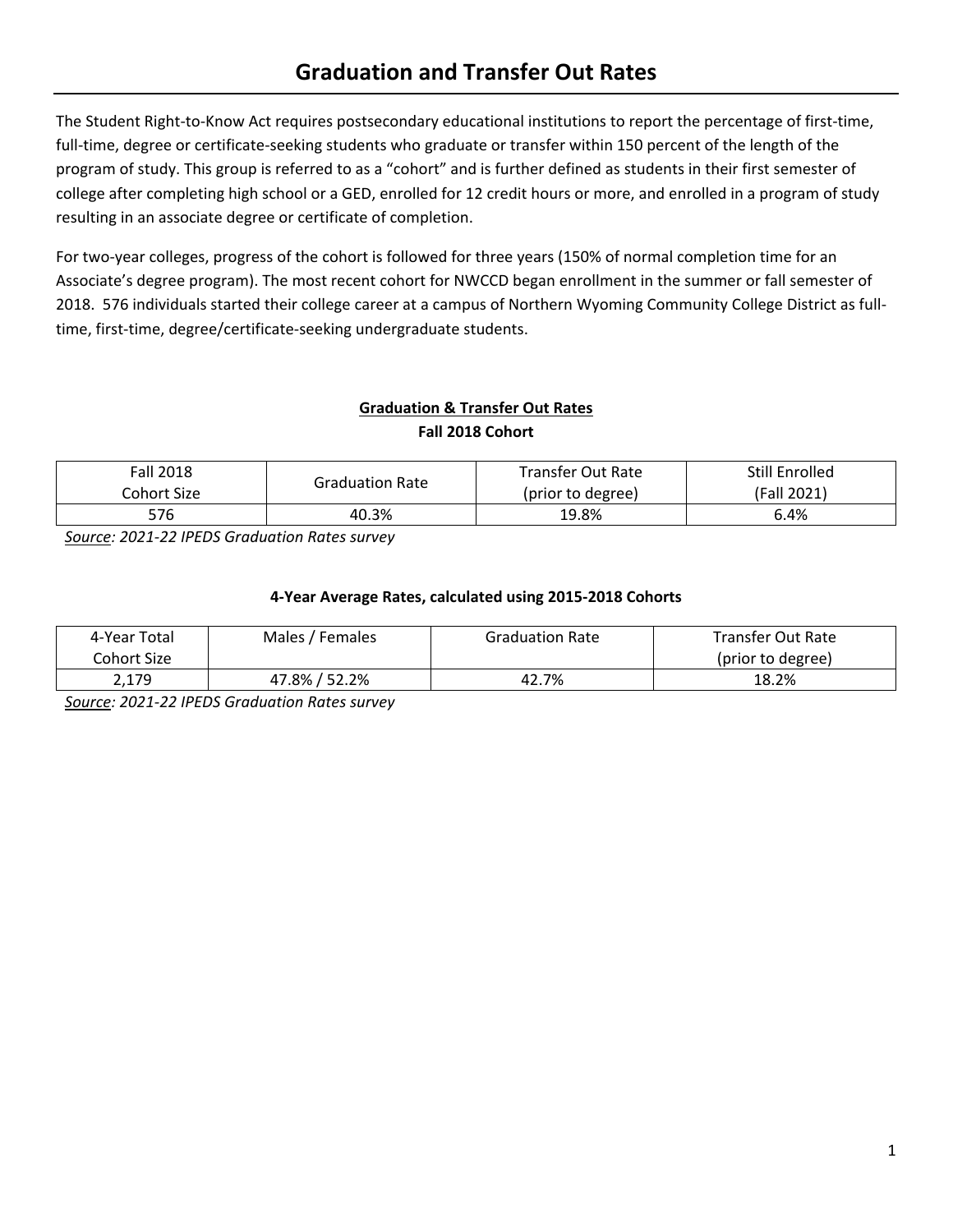#### **Graduation Rates**

|                              | 150% Completers | 2018 Cohort  | 4-Year Total Cohort - | 4-Year Average |  |  |  |
|------------------------------|-----------------|--------------|-----------------------|----------------|--|--|--|
|                              | of 2018 Cohort  | Graduation % | 150% Completers       | Graduation %   |  |  |  |
| Males                        |                 |              |                       |                |  |  |  |
| Non-Resident Alien           | <b>DS</b>       | <b>DS</b>    | 15                    | 3.5%           |  |  |  |
| Hispanic of Any Race         | 6               | 5.9%         | 36                    | 8.3%           |  |  |  |
| Amer. Indian/Alaska Native   | 0               | 0.0%         | 6                     | 1.4%           |  |  |  |
| Asian                        | <b>DS</b>       | <b>DS</b>    | <b>DS</b>             | DS.            |  |  |  |
| Black or African Amer.       | <b>DS</b>       | <b>DS</b>    | $\overline{7}$        | 1.6%           |  |  |  |
| Native Hawaii or Pac. Island | 0               | 0.0%         | $\Omega$              | $0.0\%$        |  |  |  |
| White                        | 87              | 85.3%        | 353                   | 81.7%          |  |  |  |
| Two or More Races            | <b>DS</b>       | <b>DS</b>    | 14                    | 3.2%           |  |  |  |
| Unknown                      | 0               | 0.0%         | <b>DS</b>             | <b>DS</b>      |  |  |  |
| Females                      |                 |              |                       |                |  |  |  |
| Non-Resident Alien           | <b>DS</b>       | <b>DS</b>    | $\overline{7}$        | 1.4%           |  |  |  |
| Hispanic of Any Race         | 5               | 3.8%         | 27                    | 5.4%           |  |  |  |
| Amer. Indian/Alaska Native   | 0               | 0.0%         | <b>DS</b>             | DS.            |  |  |  |
| Asian                        | 0               | 0.0%         | <b>DS</b>             | DS.            |  |  |  |
| Black or African Amer.       | 0               | 0.0%         | <b>DS</b>             | DS.            |  |  |  |
| Native Hawaii or Pac. Island | <b>DS</b>       | <b>DS</b>    | <b>DS</b>             | DS.            |  |  |  |
| White                        | 116             | 89.2%        | 439                   | 88.0%          |  |  |  |
| Two or More Races            | 6               | 4.6%         | 17                    | 3.4%           |  |  |  |
| Unknown                      | 0               | 0.0%         | 0                     | 0.0%           |  |  |  |

*Source: Historic IPEDS Graduation Rates surveys, Completers within 150% (2018 Cohort from 2021-22 IPEDS)*

*DS = Data suppressed due to result of less than five records.*

 *Unknown category, in some cases, suppressed to preserve suppressed counts in another category.*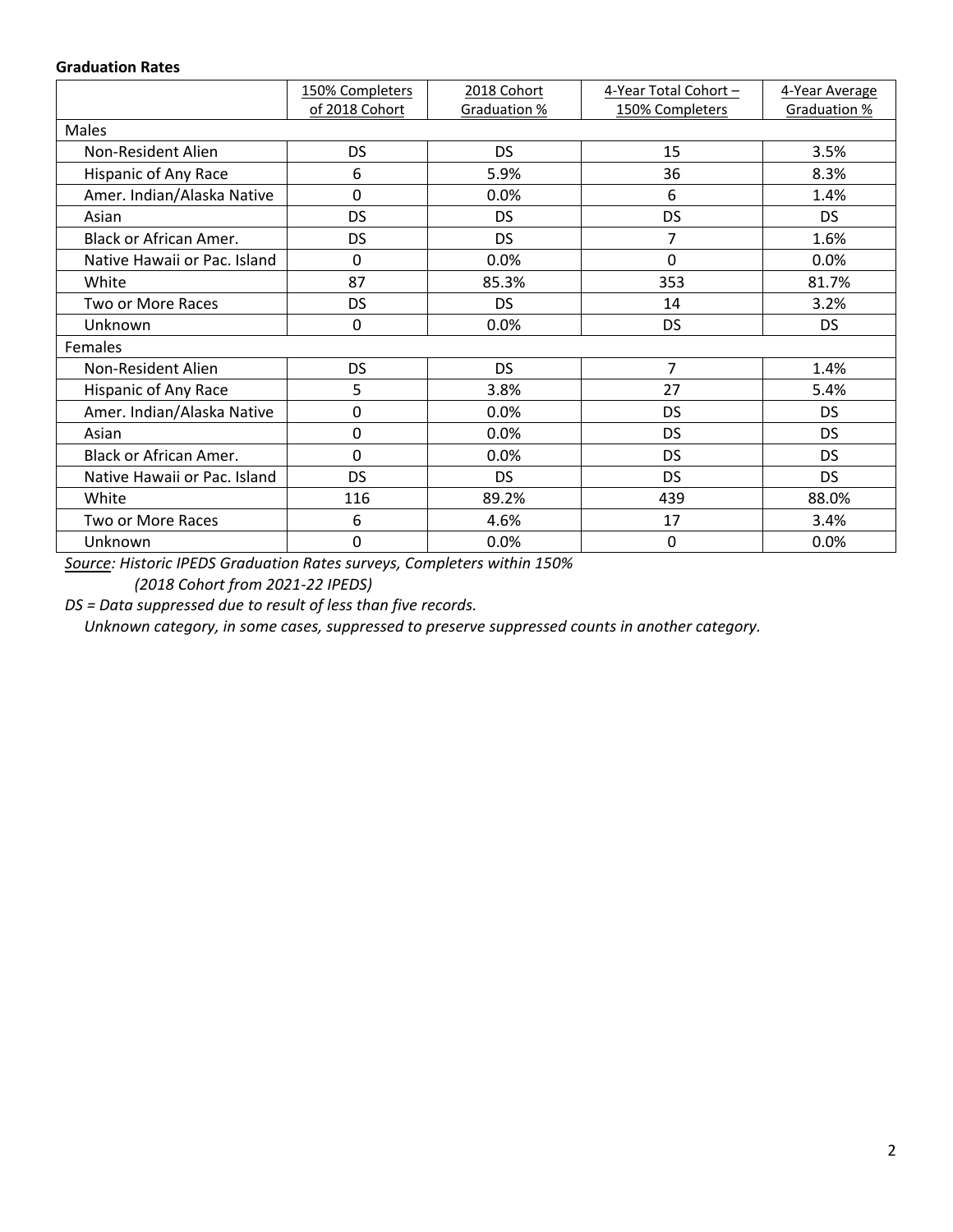#### **Graduates with Federal Student Aid – (of the 150% Completers)**

|                               |             |                                 |           | Recipients of a Direct |           | Did not receive      |           |
|-------------------------------|-------------|---------------------------------|-----------|------------------------|-----------|----------------------|-----------|
|                               | 150%        |                                 |           | Subsidized Loan        |           | either a Pell Grant  |           |
|                               | Completers  | <b>Recipients of Pell Grant</b> |           | (within entering year, |           | or a Direct Subsided |           |
|                               | of 2018     | (within entering year,          |           | 2018) that did not     |           | Loan (within         |           |
|                               | Cohort      | 2018)                           |           | receive a Pell Grant   |           | entering year, 2018) |           |
|                               |             | Counts                          | $\%$      | Counts                 | Counts    | $\%$                 | Counts    |
| Males                         |             |                                 |           |                        |           |                      |           |
| Non-Resident Alien            | DS          | 0                               | 0.0%      | 0                      | 0.0%      | <b>DS</b>            | <b>DS</b> |
| Hispanic of Any Race          | 6           | DS                              | <b>DS</b> | $\mathbf 0$            | 0.0%      | DS                   | <b>DS</b> |
| Amer. Indian/Alaska Native    | $\mathbf 0$ | $\mathbf 0$                     | 0.0%      | $\mathbf 0$            | 0.0%      | 0                    | 0.0%      |
| Asian                         | <b>DS</b>   | DS                              | <b>DS</b> | $\mathbf 0$            | 0.0%      | $\Omega$             | 0.0%      |
| <b>Black or African Amer.</b> | <b>DS</b>   | DS                              | <b>DS</b> | $\mathbf 0$            | 0.0%      | $\mathbf{0}$         | 0.0%      |
| Native Hawaii or Pac. Island  | $\Omega$    | $\mathbf 0$                     | 0.0%      | $\Omega$               | 0.0%      | $\Omega$             | 0.0%      |
| White                         | 87          | 27                              | 31.0%     | DS                     | <b>DS</b> | DS                   | DS.       |
| Two or More Races             | DS          | DS                              | <b>DS</b> | $\mathbf 0$            | 0.0%      | DS                   | <b>DS</b> |
| Unknown                       | 0           | 0                               | 0.0%      | 0                      | 0.0%      | 0                    | 0.0%      |
| Females                       |             |                                 |           |                        |           |                      |           |
| Non-Resident Alien            | <b>DS</b>   | 0                               | 0.0%      | 0                      | 0.0%      | <b>DS</b>            | <b>DS</b> |
| Hispanic of Any Race          | 5           | <b>DS</b>                       | <b>DS</b> | DS                     | <b>DS</b> | DS                   | DS.       |
| Amer. Indian/Alaska Native    | 0           | 0                               | 0.0%      | $\mathbf 0$            | 0.0%      | $\Omega$             | 0.0%      |
| Asian                         | 0           | 0                               | 0.0%      | 0                      | 0.0%      | $\Omega$             | 0.0%      |
| <b>Black or African Amer.</b> | $\Omega$    | $\Omega$                        | 0.0%      | $\overline{0}$         | 0.0%      | $\Omega$             | 0.0%      |
| Native Hawaii or Pac. Island  | <b>DS</b>   | DS                              | DS        | $\mathbf 0$            | 0.0%      | $\mathbf 0$          | 0.0%      |
| White                         | 116         | 39                              | 33.6%     | $\overline{7}$         | 6.0%      | 70                   | 60.3%     |
| Two or More Races             | 6           | <b>DS</b>                       | DS        | DS                     | <b>DS</b> | <b>DS</b>            | DS.       |
| Unknown                       | 0           | 0                               | 0.0%      | 0                      | 0.0%      | 0                    | 0.0%      |

*Source: 2021-22 IPEDS Graduation Rates survey and DMARS SQL query ran by NWCCD IR staff.*

*Note: For IPEDS, these PELL/DSL counts are determined of the 150% completers (Graduation Rates table above). DS = Data suppressed due to result of less than five records.*

 *'Did not receive either a Pell Grant or a Direct Subsided Loan' category, in some cases, suppressed to preserve suppressed counts in another category.*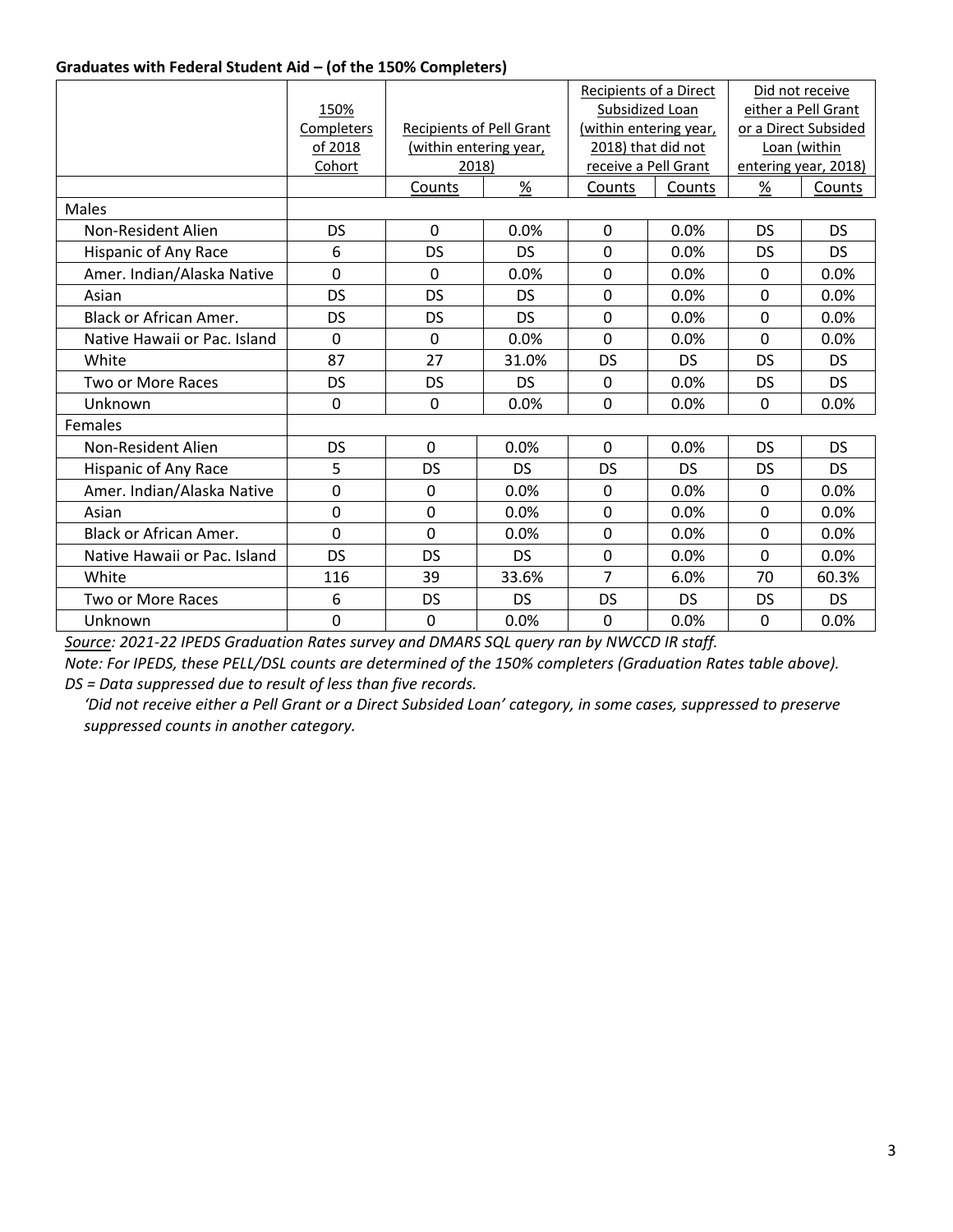## **Transfer Out Rates – (prior to degree completion)**

|                              |                  | 2018 Cohort    |                          | 4-Year Average |  |  |  |
|------------------------------|------------------|----------------|--------------------------|----------------|--|--|--|
|                              | 2018 Cohort Size | Transfer Out % | 4-Year Total Cohort Size | Transfer Out % |  |  |  |
| Males                        |                  |                |                          |                |  |  |  |
| Non-Resident Alien           | <b>DS</b>        | <b>DS</b>      | 11                       | 6.7%           |  |  |  |
| Hispanic of Any Race         | 5                | 10.0%          | 15                       | 9.2%           |  |  |  |
| Amer. Indian/Alaska Native   | 0                | 0.0%           | <b>DS</b>                | DS.            |  |  |  |
| Asian                        | 0                | 0.0%           | <b>DS</b>                | DS.            |  |  |  |
| Black or African Amer.       | 7                | 14.0%          | 21                       | 12.9%          |  |  |  |
| Native Hawaii or Pac. Island | $\Omega$         | 0.0%           | 0                        | 0.0%           |  |  |  |
| White                        | 34               | 68.0%          | 106                      | 65.0%          |  |  |  |
| Two or More Races            | <b>DS</b>        | <b>DS</b>      | <b>DS</b>                | DS.            |  |  |  |
| Unknown                      | 0                | 0.0%           | 0                        | 0.0%           |  |  |  |
| Females                      |                  |                |                          |                |  |  |  |
| Non-Resident Alien           | <b>DS</b>        | <b>DS</b>      | 5                        | 2.1%           |  |  |  |
| Hispanic of Any Race         | <b>DS</b>        | DS             | 23                       | 9.8%           |  |  |  |
| Amer. Indian/Alaska Native   | <b>DS</b>        | <b>DS</b>      | 11                       | 4.7%           |  |  |  |
| Asian                        | 0                | 0.0%           | 0                        | 0.0%           |  |  |  |
| Black or African Amer.       | <b>DS</b>        | DS             | 6                        | 2.6%           |  |  |  |
| Native Hawaii or Pac. Island | <b>DS</b>        | <b>DS</b>      | <b>DS</b>                | DS.            |  |  |  |
| White                        | 50               | 78.1%          | 177                      | 75.6%          |  |  |  |
| Two or More Races            | <b>DS</b>        | <b>DS</b>      | 9                        | 3.8%           |  |  |  |
| Unknown                      | 0                | 0.0%           | <b>DS</b>                | <b>DS</b>      |  |  |  |

*Source: Historic IPEDS Graduation Rates surveys, Transfer-out students (2018 Cohort from 2021-22 IPEDS)*

*DS = Data suppressed due to result of less than five records.*

 *Unknown category, in some cases, suppressed to preserve suppressed counts in another category.*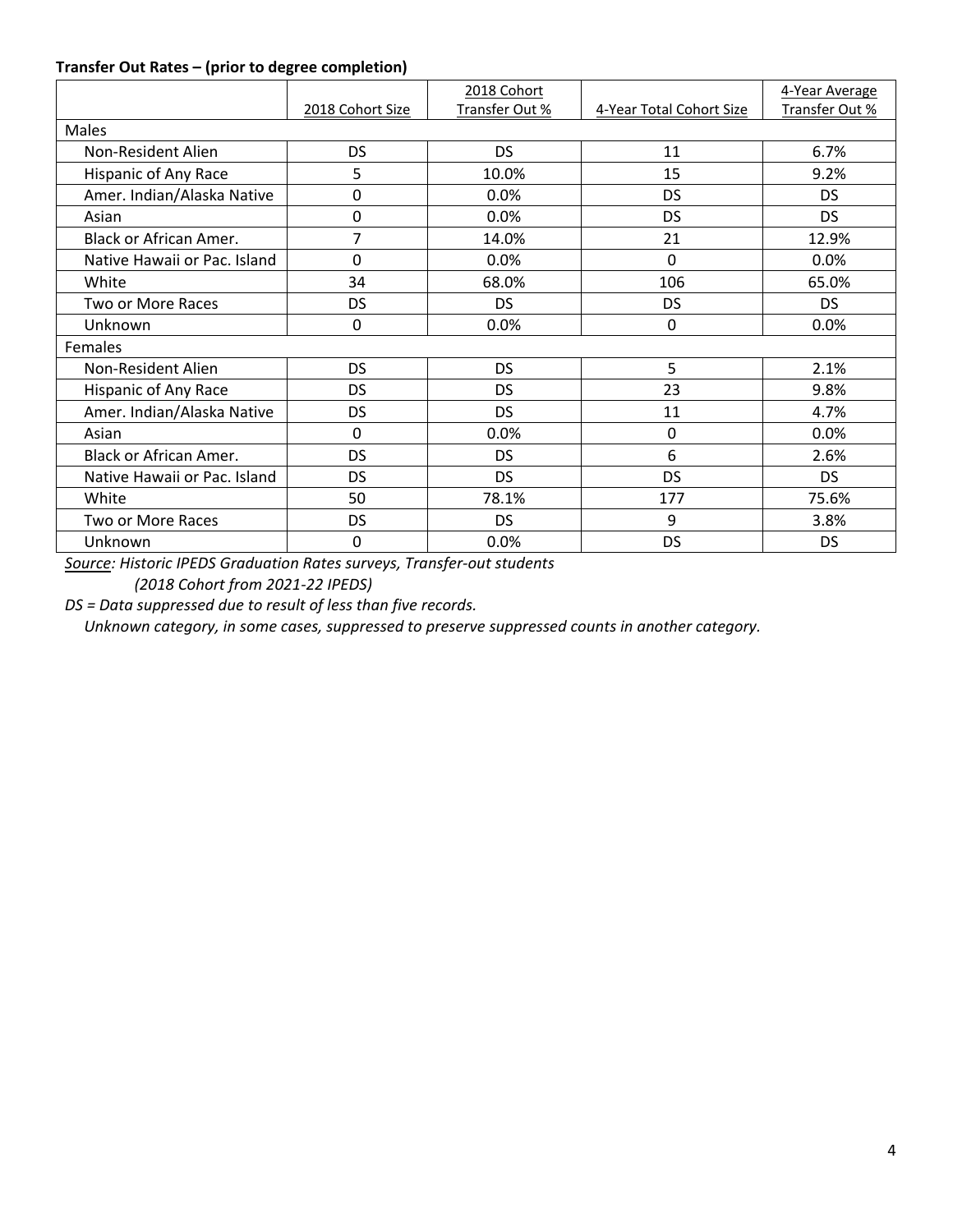This group is referred to as a "cohort" and is further defined as students in their first semester of college after completing high school or a GED, enrolled for 12 credit hours or more, and enrolled in a program of study resulting in an associate degree or certificate of completion. As per IPEDS' definition, this cohort only includes individuals started their college career at a campus of Northern Wyoming Community College District as full-time, first-time, degree/certificateseeking undergraduate students. Of this cohort, the data below only include students receiving institutional athleticallyrelated aid during their entering year.

#### **2018 Cohort**

|              |             | Transfer Out % |              | Still Enrolled    |       |             |                 |
|--------------|-------------|----------------|--------------|-------------------|-------|-------------|-----------------|
|              |             |                | Graduation % | (prior to degree) |       | (Fall 2021) |                 |
| <u>Teams</u> | Cohort Size | Count          | %            | Count             | %     | Count       | $\frac{\%}{\%}$ |
| Rodeo        | 14          |                | 64.3%        |                   | 14.3% |             | 7.1%            |

*Source: SQL queries ran by NWCCD IR staff. Rates determined at 150% of normal time to completion, per IPEDS.*

|                               | Rodeo        |                   |  |
|-------------------------------|--------------|-------------------|--|
|                               |              | Transfer Out %    |  |
|                               | Graduation % | (prior to degree) |  |
| Males                         |              |                   |  |
| Non-Resident Alien            | 0.0%         | $0.0\%$           |  |
| Hispanic of Any Race          | 0.0%         | 0.0%              |  |
| Amer. Indian/Alaska Native    | 0.0%         | 0.0%              |  |
| Asian                         | 0.0%         | 0.0%              |  |
| Black or African Amer.        | 0.0%         | 0.0%              |  |
| Native Hawaii or Pac. Island  | 0.0%         | 0.0%              |  |
| White                         | 57.1%        | 14.3%             |  |
| Two or More Races             | 100.0%       | 0.0%              |  |
| Unknown                       | 0.0%         | 0.0%              |  |
| Females                       |              |                   |  |
| Non-Resident Alien            | 0.0%         | 0.0%              |  |
| Hispanic of Any Race          | 0.0%         | 0.0%              |  |
| Amer. Indian/Alaska Native    | 0.0%         | 0.0%              |  |
| Asian                         | 0.0%         | 0.0%              |  |
| <b>Black or African Amer.</b> | 0.0%         | 0.0%              |  |
| Native Hawaii or Pac. Island  | 0.0%         | $0.0\%$           |  |
| White                         | 66.7%        | 16.7%             |  |
| Two or More Races             | 0.0%         | 0.0%              |  |
| Unknown                       | 0.0%         | 0.0%              |  |

# **2018 Cohort**

*Source: SQL queries ran by NWCCD IR staff. Rates determined at 150% of normal time to completion, per IPEDS.*